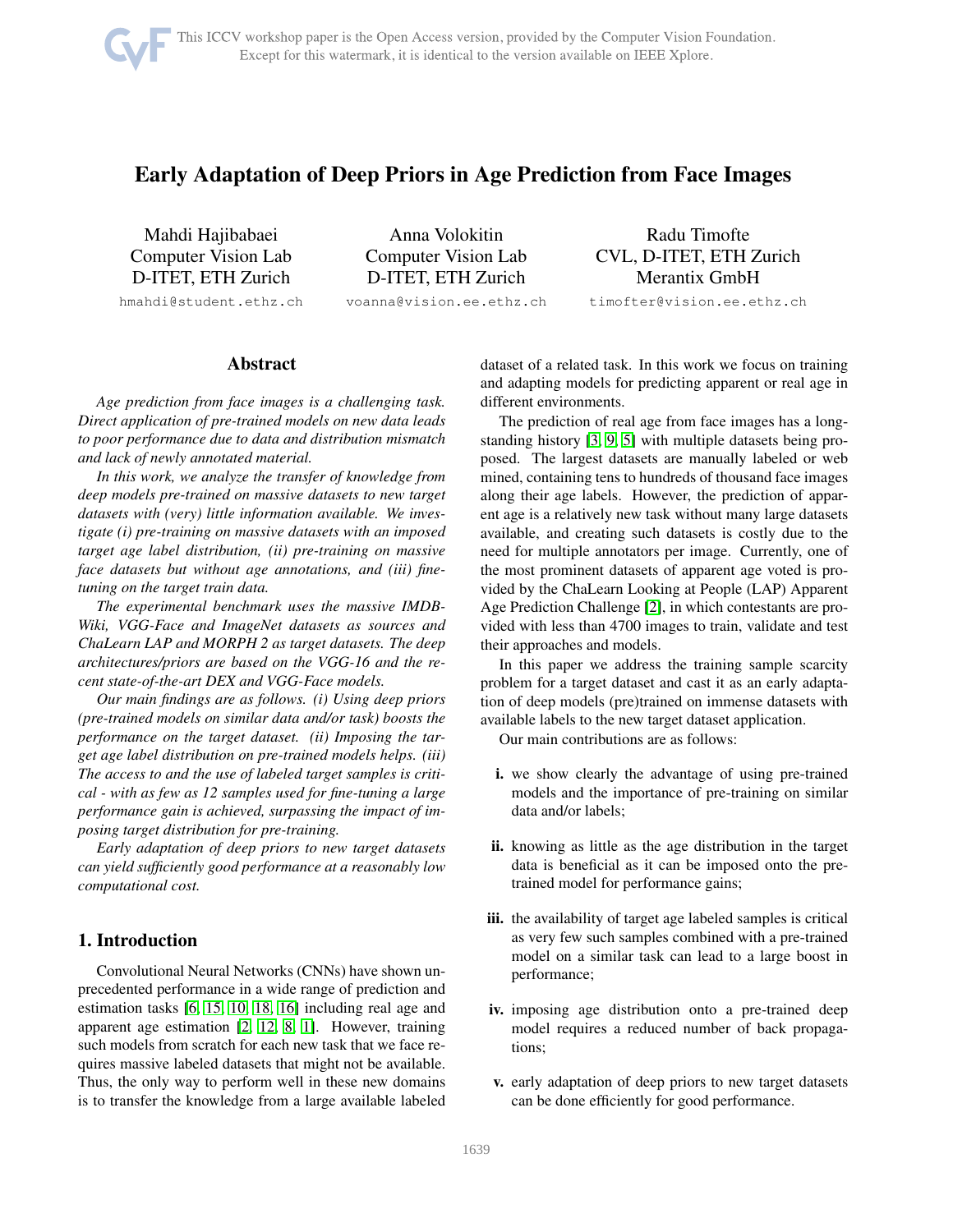The remainder of the paper is structured as follows. In Section [2](#page-1-0) we briefly review related works. In Section [3](#page-2-0) we describe the experimental setup including datasets, models and evaluation techniques. In Section [4,](#page-3-0) we describe our main experiments evaluating the effect of fine-tuning our model on the target dataset, pre-training the model with different distributions and finally pre-training under computational and storage constraints. Conclusions are presented in Section [5.](#page-7-0)

# <span id="page-1-0"></span>2. Related work

The specific problem of the small dataset provided for apparent age prediction is typically overcome by pretraining a CNN [\[7\]](#page-8-12) on massive age labeled dataset of face images.

For example, in the ChaLearn LAP challenge [\[2\]](#page-8-5), the winners Rothe *et al*. [\[12,](#page-8-6) [13\]](#page-8-13) employed the VGG-16 [\[15\]](#page-8-1) architecture trained on ImageNet dataset [\[14\]](#page-8-14) for image classification and further adapted to their proposed DEX model (see Fig. [2\)](#page-2-1) with pre-training on IMDB-Wiki dataset [\[13\]](#page-8-13), collected by them from IMDb<sup>[1](#page-1-1)</sup> and Wikipedia<sup>[2](#page-1-2)</sup> websites, with face images and real age labels. Moreover, they finetuned this DEX network on the aligned and cropped face images from LAP training set augmented by 10 transformations (*i.e*. rotations) and inferred the predicted age by taking the Softmax expected value of 0-100 years age classes when the aligned faces of validation or test set were fed to the CNN. To address the scarcity of the training data the challenge runner up Lui *et al*. [\[8\]](#page-8-7) trained two CNNs for face identity recognition on CASIA-WebFace [\[19\]](#page-8-15) and further trained these models on multiple datasets of real ages, containing more than 1.2 million images to finally fine-tuned their models using the small training set provided in the challenge.

None of the aforementioned works analyzed the effect of target dataset size on adaptation performance because using the whole provided dataset always results in the best prediction accuracy. However, Geng *et al*. [\[4\]](#page-8-16) analyzed the prediction performance of different models trained on MORPH dataset [\[11\]](#page-8-17), including a 3 layer Neural Network (NN) and found out that not only the NN outperforms other models when trained on the whole dataset, but also when it was trained on only  $\frac{1}{128}$  of MORPH dataset while other models were trained on whole the 55K samples within the MORPH. Though Geng *et al*. did not analyze deep CNNs for age prediction but they showed that a NN may not require training on the whole dataset to achieve a satisfactory result. Wagner *et al*. [\[17\]](#page-8-18) showed that the transfer learning through coefficients of CNN trained on a similar dataset result in the best early adaptation performance compared to other sim-

<span id="page-1-3"></span>

(a) Non-face images within ImageNet dataset



(b) Images of seat belt and cowboy hat within ImageNet dataset that are usually accompanied with faces



(c) Faces of 17, 28 and 59 year old celebrities within IMDB dataset



(d) Faces of 17, 35 and 59 year old individuals within LAP dataset



(e) Faces of 18, 34 and 61 year old individuals within MORPH 2

Figure 1: Example images of all datasets used in this work.

pler and less data hungry models trained from scratch.

In this work we analyze how transferring knowledge from (large) datasets of similar task improves the accuracy on a new target dataset when none or very few train samples from the target dataset are available.

<span id="page-1-1"></span><sup>1</sup><http://www.imdb.com/>

<span id="page-1-2"></span><sup>2</sup><https://www.wikipedia.org/>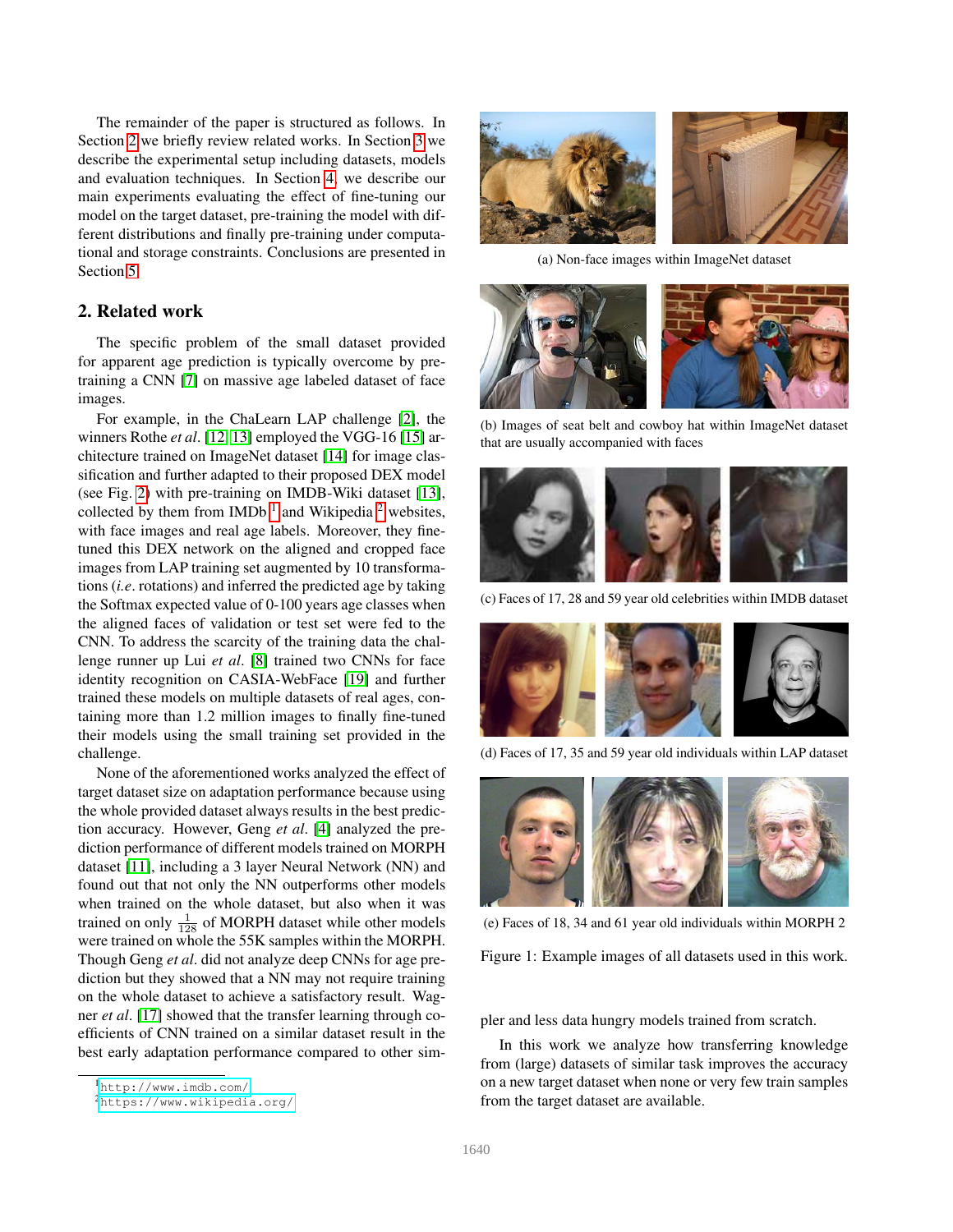<span id="page-2-1"></span>

Figure 2: Pipeline of DEX age prediction method, courtesy of Rothe *et al*. [\[13\]](#page-8-13).

# <span id="page-2-0"></span>3. Experimental setup

In our experiments we employ standard datasets as commonly used in the literature, a set of state-of-the-art recent CNN deep architectures, and a standard quantitative metric for the age prediction accuracy. These are introduced below.

#### 3.1. Datasets

We work with four standard datasets: ImageNet [\[14\]](#page-8-14), IMDb-Wiki [\[13\]](#page-8-13), MORPH 2 [\[11\]](#page-8-17) and LAP [\[2\]](#page-8-5). Examples from each dataset are shown in Fig [1.](#page-1-3)

ImageNet dataset of Russakovsky *et al*. [\[14\]](#page-8-14) contains 1.2 million images labeled with 1000 object classes and it was meant for image classification. Although neither humans nor faces are a class in this dataset, many of the images contain humans, some examples are shown in Fig. [1b](#page-1-3) for the 'seat belt' and 'cowboy hat' classes.

IMDb-Wiki dataset was created by Rothe *et al*. [\[13\]](#page-8-13) by crawling the profiles of more than 20,000 of the most popular person profiles of the Internet Movie Database (IMDb) and Wikipedia webpages for attributes, such as date of birth and gender, as well as correctly dated images of the individuals. The real age of each of 523K images was calculated by subtracting the date of birth from the date in which the photo was taken. The IMDb dataset is the subset of IMDb-Wiki comprising only the images taken from IMDb.

LAP dataset was introduced by Escalera *et al*. [\[2\]](#page-8-5) with the ChaLearn Looking at People Apparent Age Prediction Challenge. LAP has 2476 images for training, 1136 images for validation and 1079 images for testing. In this work up to 80% of the training dataset is used for training and the validation set is used for evaluation to make the results of our study comparable to results of Rothe *et al*. [\[12\]](#page-8-6) that used 90% of the training set for training and reported the prediction error on validation set of the challenge.

MORPH 2 dataset is the second edition of the largest longitudinal database of adult age-progression database proposed by Ricanek and Tesafaye [\[11\]](#page-8-17). It contains more than 55K mugshots of 13,000 individuals aged from 18 to above 50. To make the results comparable to the results on LAP dataset and also to the results reported on MORPH 2 by

<span id="page-2-2"></span>

Figure 3: Label distributions of imposed datasets in pretraining DEX. Courtesy of Rothe *et al*. [\[13\]](#page-8-13)

Rothe *et al*. [\[13\]](#page-8-13) and prior work, we adhere to the common setup from Rothe *et al*. [\[13\]](#page-8-13) and use up to 4380 images for training and 1095 images for testing.

#### 3.2. Deep models

For all our models we use the VGG-16 architecture [\[15\]](#page-8-1). As initializations of our models' weights, we choose weights trained for ImageNet image classification by Simonyan *et al*. [\[15\]](#page-8-1), for face recognition (VGG-Face) by Parkhi *et al.* [\[10\]](#page-8-2), and for real age prediction from face images (DEX) on IMDb-Wiki dataset by Rothe *et al*. [\[12,](#page-8-6) [13\]](#page-8-13). VGG-16 is a CNN architecture proposed by Simonyan *et al*. [\[15\]](#page-8-1). VGG-16 transforms an RGB image of the size  $256\times256$  to a 4096-dimensional feature vector using a stack of 13 convolutional layers (with receptive field of  $3\times3$  and Max Pooling layers placed every 2-3 layer in between) followed by two fully connected layers with output dimension of 4096. All layers use ReLU non-linear activation and the final output is fed to a fully connected layer with width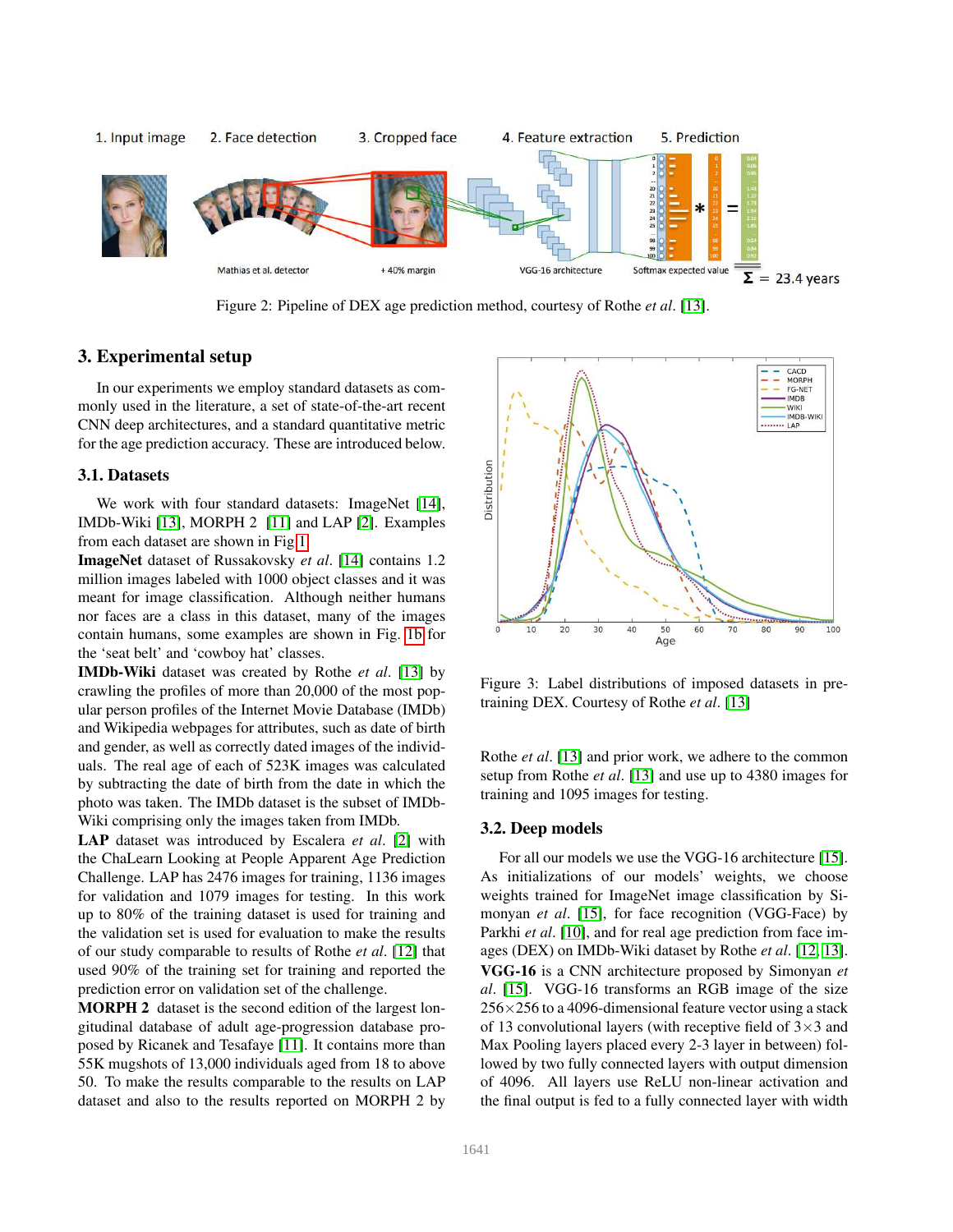of 1000 corresponding to the 1000 classes from ImageNet dataset. In VGG-Face and DEX models the final output is fed to a fully connected layer with width of 2622 (identities) for face recognition (VGG-Face) and to 101 (age bins) for age estimation (DEX).

VGG-Face is a model based on VGG-16 and proposed by Parkhi *et al.* [\[10\]](#page-8-2) for face recognition in unconstrained environment. The model was trained using the VGG-Face dataset. The best recognition performance was achieved by training on non aligned faces but testing on aligned face images.

DEX or Deep EXpectation model of Rothe *et al*. [\[12\]](#page-8-6), shown in Fig. [2,](#page-2-1) is also based on VGG-16 and trained on the IMDb-Wiki dataset. The prediction is given by the softmax expected value over the 101 year bins output layer. Since the focus of our analysis is on the settings of pretraining and fine-tuning process, we skip the face detection and alignment steps and use the cropped and aligned face images as provided by Rothe *et al.* [\[12,](#page-8-6) [13\]](#page-8-13)<sup>[3](#page-3-1)</sup> and the 460K IMDb images within this dataset are further split into 80% for training, 10% for validation and 10% for testing. To make the results of our experiments comparable with the results of Rothe *et al*. [\[12\]](#page-8-6) the same face detection and 10 fold augmentation is used for pre-processing the images for fine-tuning and inference.

# 3.3. Performance assessment - MAE

To make the evaluation on LAP and MORPH 2 datasets consistent, we use the standard Mean Absolute Error (MAE) measure for reporting quantitative results in all our experiments.

$$
MAE = \frac{1}{n} \sum_{i=1}^{n} |x_i - \mu_i|
$$
 (1)

where *n* is the number of samples,  $x_i$  is the model's prediction and  $\mu_i$  is the ground truth age label for *i*-th face image sample.

# <span id="page-3-0"></span>4. Experiments

In our experiments, we analyze how quickly a pretrained model can be adapted to a new task when samples from this task are available, when only the target label distribution is known, and finally if only the target label distribution is known and we have limited computational resources available for pre-training.

# 4.1. Fine-tuning on target train data

In the first experiment, we analyze how many labeled training examples are needed to adapt a model from one domain to another. We sample varying numbers of examples

<span id="page-3-2"></span>

Figure 4: DEX performance on LAP after fine-tuning with different numbers of LAP examples. Points show different trials.

from the target distribution, use them to fine-tune DEX [\[12\]](#page-8-6), and analyze how quickly adaptation occurs.

When fine-tuning with a very small number of samples, the fine-tuned model's performance depends strongly on the examples sampled from the target domain. For this reason, we repeated these experiments multiple times. We repeated fine-tunings using less than 0.5% of the training set (*i.e*. 12 LAP samples or less) 32 times, using less than 1% of the training set (*i.e*. 24 LAP samples) 16 times and so on. When fine-tuning with more than 8% of the training set, we only do one trial.

We scale the training steps and number of training iterations linearly with the number of samples available. The fine-tuning with the maximal dataset was done for 5 steps of 2000 iterations. The optimizer is Stochastic Gradient Descent (SGD) with an initial learning rate of 0.0001 in all settings.

Results We report the prediction error for each model as we increase the number of training samples from target dataset in the first columns of Tables [1](#page-5-0) and [2](#page-5-1) for LAP and MORPH 2, respectively. The adaptation performance on the LAP dataset is also visualized in in Fig. [4\)](#page-3-2).

The plot shows that in some cases, when fine-tuning with only three samples, and in one case when fine-tuning with six, we end up with models that perform worse than the original model we chose as our starting point. On average, however, we see that fine-tuning with only six samples decreases the MAE from 5.5 to 4.4, more than one year of improvement. The total improvement possible by fine-tuning is 2.2 years MAE, but most of the gains come in the first few samples. In MORPH 2, fine-tuning with six samples gives a gain of 0.7 years, out of the total 1.9 years of improvement available through fine-tuning. Thus we see that *if the*

<span id="page-3-1"></span><sup>3</sup>[https://data.vision.ee.ethz.ch/cvl/rrothe/](https://data.vision.ee.ethz.ch/cvl/rrothe/imdb-wiki/) [imdb-wiki/](https://data.vision.ee.ethz.ch/cvl/rrothe/imdb-wiki/)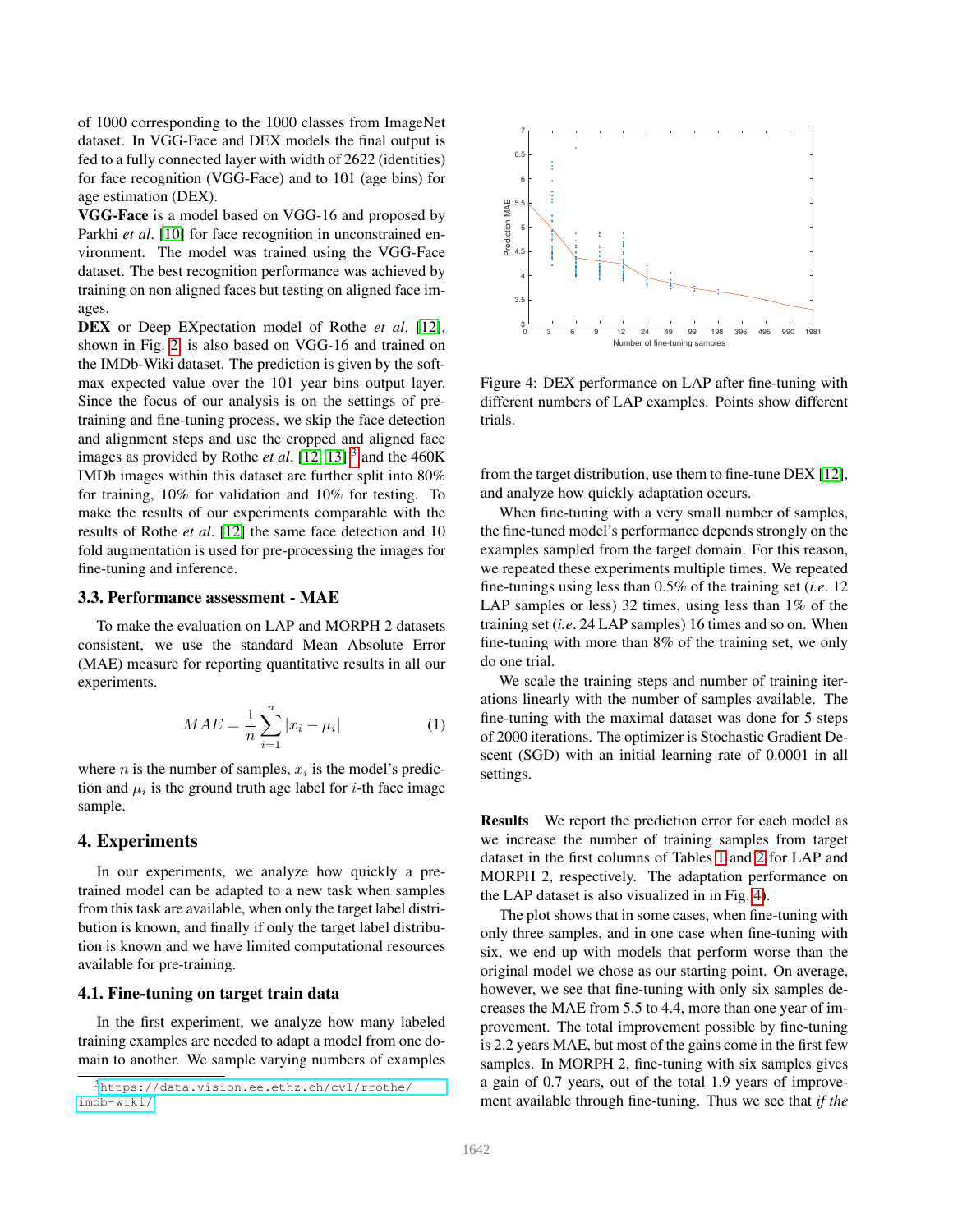<span id="page-4-0"></span>

Figure 5: Adaptation performance on LAP of different CNN models.

*source task is sufficiently close to the target task, adaptation occurs very quickly given just a few labeled examples from the target domain.*

# <span id="page-4-2"></span>4.2. Pre-training distribution

We now evaluate how well a model can perform if it is not trained with any samples from the target domain. For this analysis, we evaluate the DEX model [\[12\]](#page-8-6) with different label distributions imposed, as well as two models not trained for age prediction, *e.g*. VGG-Face [\[10\]](#page-8-2) and the original VGG-16 trained on ImageNet [\[15\]](#page-8-1). We also fine-tune each of these models with data from the new task to quantify the improvement possible by fine-tuning the models directly.

To impose different label distributions onto DEX [\[12\]](#page-8-6), we resample a dataset that is available to us (*i.e*. IMDB), and use this to further train the pre-trained model. The distributions imposed are: (i) the uniform distribution, (ii) the IMDb dataset, and (iii) the LAP/MORPH2 label distribution. We also evaluate the original DEX model (effectively the IMDb-Wiki distribution). These are shown in Fig [3.](#page-2-2)

To resample the IMDb dataset to a uniform label distribution, we take the following number of samples for each age:

$$
n_{\text{uniform}}(\text{age}) = \frac{4 \times N_{\text{IMDb}}}{101} \tag{2}
$$

where  $N_{\text{dataset}}$  is the total number of samples in *dataset*.

For the matched distribution, we have

$$
n_{\text{matched}}(\text{age}) = n_{\text{target}}(\text{age}) \times \frac{4 \times N_{\text{IMDb}}}{N_{\text{target}}} \tag{3}
$$

Due to overfitting, training with the uniformly distributed dataset was only done for one epoch with the learning rate of 0.00001. All other models were trained to convergence.

<span id="page-4-1"></span>

Figure 6: Adaptation performance on MORPH 2 of different CNN models.

Results The model performances before fine-tuning are shown in the top row of Tab. [1](#page-5-0) for the LAP and in Tab [2](#page-5-1) for the MORPH 2. We see that *imposing the target label distribution improves model performance* - relative to DEX, the MAE decreases from 5.484 to 4.289 for LAP, and from 4.708 to 4.220 for MORPH 2. However, although the label distribution of the target has been matched, the pixel distribution of the target is not, which is why considerable improvements are still possible by fine-tuning. Imposing a distribution which does not match the true target distribution is very harmful - imposing the uniform distribution almost doubles the MAE in both LAP and MORPH 2.

To adapt VGG-Face [\[10\]](#page-8-2) and VGG-16 [\[15\]](#page-8-1) to age prediction, we replace their final layers with a randomly initialised 101-dimensional fully connected layer. Thus the performances reported for these models before fine-tuning are equivalent to random guessing.

We now examine how quickly each of these models converges to the new task when fine-tuning, as shown in Figs [5](#page-4-0) and [6.](#page-4-1) On average, imposing the LAP distribution only is better than than the fine-tuned DEX model when less than nine samples are used for fine-tuning. In the case of MORPH 2 , this crossover point happens after fine-tuning with six samples. This could be because the uniform background of the MORPH 2 mugshots makes the images less variable and easier to learn. We also see that the effect of imposing a distribution which is far away from the target, *e.g*. the uniform distribution, is erased when we fine-tune with six samples in the case of LAP and with nine samples for MORPH 2. Indeed, all models based on DEX converge to performances within a spread of 0.1 MAE after being fine-tuned with just 24 samples for LAP, and 13 samples for MORPH 2. Thus, *fine-tuning with labeled examples is very important and allows the model to adapt very quickly,* i.e*. after being exposed to only a few target examples.*

This point is made even more strongly by the experi-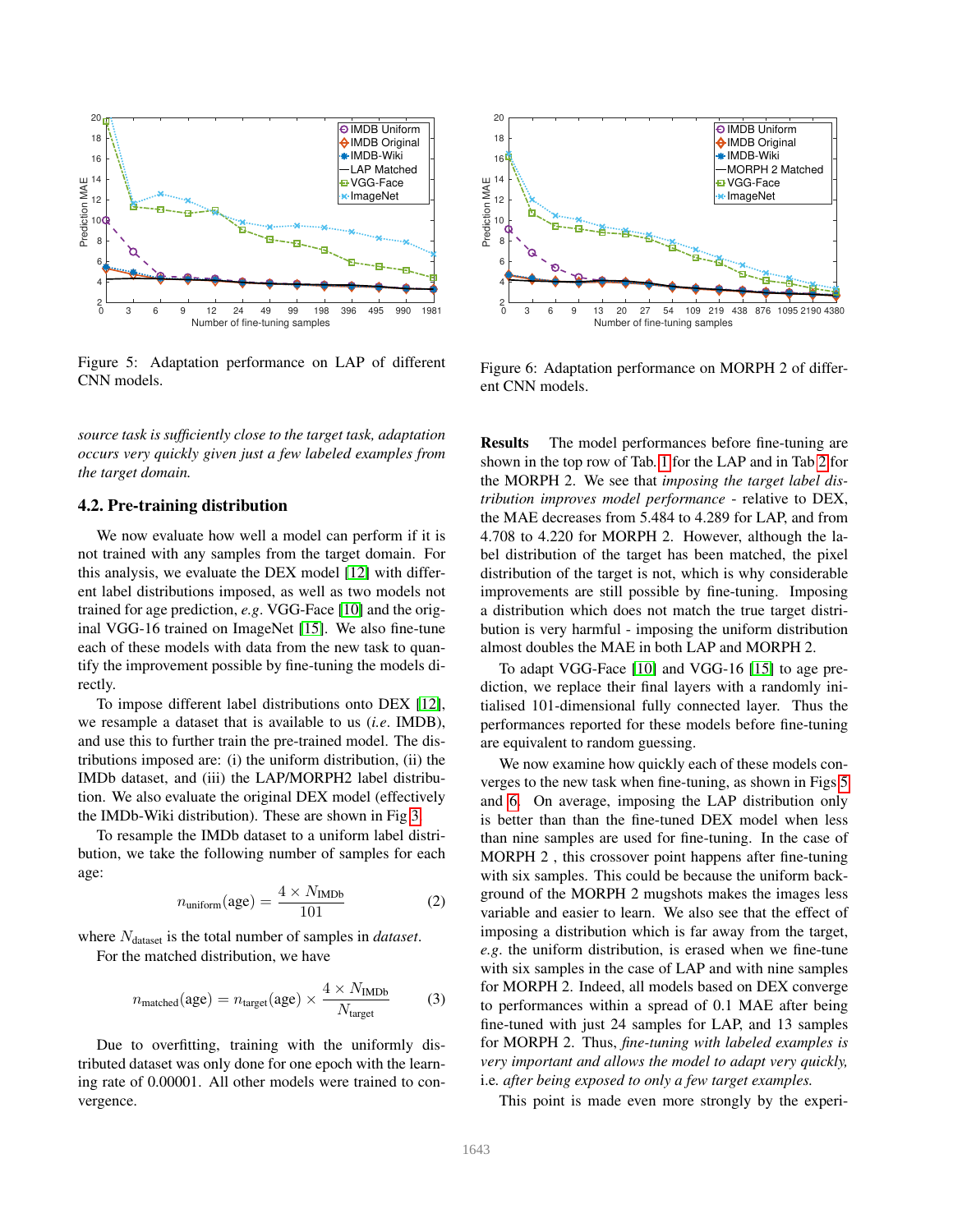<span id="page-5-0"></span>

|                                    | DEX Model                                        |             |                                                   |             |                                                    |             |                                                       |             |                                          | VGG-Face    |            | $VGG-16$                          |  |
|------------------------------------|--------------------------------------------------|-------------|---------------------------------------------------|-------------|----------------------------------------------------|-------------|-------------------------------------------------------|-------------|------------------------------------------|-------------|------------|-----------------------------------|--|
| dataset:<br>distribution:<br># LAP | <b>IMDB-Wiki</b><br>original<br><b>SD</b><br>MAE |             | <b>IMDB</b><br>uniform<br><b>SD</b><br><b>MAE</b> |             | <b>IMDB</b><br>original<br><b>MAE</b><br><b>SD</b> |             | <b>IMDB</b><br>LAP matched<br><b>SD</b><br><b>MAE</b> |             | VGG-Face<br>original<br><b>SD</b><br>MAE |             | <b>MAE</b> | ImageNet<br>original<br><b>SD</b> |  |
| $\theta$                           | 5.484                                            |             | 10.007                                            |             | 5.337                                              |             | 4.289                                                 |             | 19.626                                   |             | 21.769     |                                   |  |
| 3                                  | 4.967                                            | $\pm 0.623$ | 6.940                                             | ±1.114      | 4.743                                              | $\pm 0.556$ | 4.362                                                 | $\pm 0.384$ | 11.325                                   | $\pm 2.160$ | 11.652     | $\pm 2.960$                       |  |
| 6                                  | 4.366                                            | $\pm 0.468$ | 4.584                                             | $\pm 0.571$ | 4.295                                              | $\pm 0.543$ | 4.325                                                 | $\pm 0.386$ | 11.063                                   | $\pm 2.172$ | 12.590     | ±4.727                            |  |
| 9                                  | 4.298                                            | $\pm 0.291$ | 4.454                                             | $\pm 0.351$ | 4.246                                              | $\pm 0.281$ | 4.240                                                 | $\pm 0.217$ | 10.694                                   | $\pm 1.793$ | 11.934     | $\pm 2.306$                       |  |
| 12                                 | 4.241                                            | $\pm 0.278$ | 4.315                                             | $\pm 0.317$ | 4.117                                              | $\pm 0.258$ | 4.173                                                 | $\pm 0.240$ | 10.99                                    | $\pm 1.585$ | 10.751     | $\pm 1.135$                       |  |
| 24                                 | 3.950                                            | $\pm 0.127$ | 4.031                                             | $\pm 0.149$ | 3.931                                              | $\pm 0.134$ | 3.977                                                 | $\pm 0.081$ | 9.081                                    | $\pm 0.675$ | 9.823      | $\pm 0.686$                       |  |
| 49                                 | 3.847                                            | $\pm 0.094$ | 3.902                                             | $\pm 0.069$ | 3.817                                              | $\pm 0.082$ | 3.858                                                 | $\pm 0.088$ | 8.146                                    | $\pm 0.354$ | 9.361      | $\pm 0.281$                       |  |
| 99                                 | 3.730                                            | $\pm 0.045$ | 3.822                                             | $\pm 0.082$ | 3.758                                              | $\pm 0.049$ | 3.802                                                 | $\pm 0.027$ | 7.756                                    | $\pm 0.280$ | 9.493      | $\pm 0.063$                       |  |
| 198                                | 3.666                                            | $+0.044$    | 3.722                                             | $\pm 0.038$ | 3.628                                              | $\pm 0.050$ | 3.742                                                 | $\pm 0.054$ | 7.117                                    | $\pm 0.176$ | 9.310      | $\pm 0.123$                       |  |
| 396                                | 3.593                                            |             | 3.636                                             |             | 3.560                                              |             | 3.712                                                 |             | 5.917                                    |             | 8.899      |                                   |  |
| 495                                | 3.495                                            |             | 3.546                                             |             | 3.494                                              |             | 3.578                                                 |             | 5.523                                    |             | 8.278      |                                   |  |
| 990                                | 3.376                                            |             | 3.428                                             |             | 3.361                                              |             | 3.368                                                 |             | 5.146                                    |             | 7.897      |                                   |  |
| 1981                               | 3.294                                            |             | 3.294                                             |             | 3.314                                              |             | 3.318                                                 |             | 4.423                                    |             | 6.726      |                                   |  |

Table 1: Adaptation performance on LAP of different models with new imposed distributions after fine-tuning with LAP.

<span id="page-5-1"></span>

|                           | DEX Model                    |             |                        |             |                         |             |                                |             |                      | VGG-Face    |                      | $VGG-16$    |  |
|---------------------------|------------------------------|-------------|------------------------|-------------|-------------------------|-------------|--------------------------------|-------------|----------------------|-------------|----------------------|-------------|--|
| dataset:<br>distribution: | <b>IMDB-Wiki</b><br>original |             | <b>IMDB</b><br>uniform |             | <b>IMDB</b><br>original |             | <b>IMDB</b><br>MORPH 2 matched |             | VGG-Face<br>original |             | ImageNet<br>original |             |  |
| # MORPH 2                 | <b>MAE</b>                   | <b>SD</b>   | <b>MAE</b>             | <b>SD</b>   | MAE                     | <b>SD</b>   | <b>MAE</b>                     | <b>SD</b>   | MAE                  | <b>SD</b>   | MAE                  | <b>SD</b>   |  |
| $\Omega$                  | 4.708                        |             | 9.136                  |             | 4.673                   |             | 4.220                          |             | 16.206               |             | 16.499               |             |  |
| 3                         | 4.373                        | $\pm 0.428$ | 6.838                  | $\pm 0.897$ | 4.296                   | $\pm 0.386$ | 4.110                          | $\pm 0.301$ | 10.702               | $\pm 2.773$ | 12.023               | $\pm$ 3.777 |  |
| 6                         | 4.060                        | $\pm 0.382$ | 5.384                  | $\pm 0.729$ | 4.072                   | $\pm 0.357$ | 4.050                          | $\pm 0.307$ | 9.436                | $\pm 1.105$ | 10.475               | $\pm 2.074$ |  |
| 9                         | 3.947                        | $\pm 0.255$ | 4.460                  | $\pm 0.491$ | 3.977                   | $\pm 0.180$ | 4.028                          | $\pm 0.233$ | 9.179                | $\pm 1.130$ | 10.079               | $\pm 2.232$ |  |
| 13                        | 4.107                        | $\pm 0.532$ | 4.139                  | $\pm 0.487$ | 4.024                   | $\pm 0.420$ | 4.168                          | $\pm 0.467$ | 8.828                | $\pm 0.895$ | 9.394                | ±1.679      |  |
| 20                        | 3.968                        | $\pm 0.364$ | 3.977                  | $\pm 0.387$ | 3.944                   | $\pm 0.355$ | 4.109                          | $\pm 0.486$ | 8.667                | $\pm 0.822$ | 9.040                | $\pm 0.820$ |  |
| 27                        | 3.771                        | $\pm 0.316$ | 3.833                  | $\pm 0.301$ | 3.794                   | $\pm 0.320$ | 3.911                          | $\pm 0.404$ | 8.215                | $\pm 0.953$ | 8.603                | $\pm 0.685$ |  |
| 54                        | 3.526                        | $\pm 0.122$ | 3.552                  | $\pm 0.148$ | 3.534                   | $\pm 0.170$ | 3.584                          | $\pm 0.111$ | 7.322                | $\pm 0.399$ | 7.941                | $\pm 0.354$ |  |
| 109                       | 3.383                        | $\pm 0.082$ | 3.388                  | $\pm 0.068$ | 3.346                   | $\pm 0.076$ | 3.414                          | $\pm 0.090$ | 6.378                | $\pm 0.363$ | 7.171                | $\pm 0.495$ |  |
| 219                       | 3.294                        | $\pm 0.050$ | 3.316                  | $\pm 0.047$ | 3.233                   | $\pm 0.085$ | 3.273                          | $\pm 0.049$ | 5.883                | $\pm 0.259$ | 6.367                | $\pm 0.043$ |  |
| 438                       | 3.156                        | $\pm 0.005$ | 3.188                  | $\pm 0.026$ | 3.098                   | $\pm 0.012$ | 3.131                          | $\pm 0.043$ | 4.776                | $\pm 0.036$ | 5.661                | $\pm 0.224$ |  |
| 876                       | 3.014                        |             | 3.054                  |             | 2.972                   |             | 2.962                          |             | 4.145                |             | 4.895                |             |  |
| 1095                      | 2.945                        |             | 2.980                  |             | 2.893                   |             | 2.880                          |             | 3.866                |             | 4.404                |             |  |
| 2190                      | 2.843                        |             | 2.876                  |             | 2.820                   |             | 2.808                          |             | 3.394                |             | 3.806                |             |  |
| 4380                      | 2.768                        |             | 2.743                  |             | 2.689                   |             | 2.691                          |             | 3.035                |             | 3.370                |             |  |

Table 2: Adaptation performance on MORPH 2 of different models with new imposed distributions after fine-tuning with MORPH 2.

ments on VGG-Face and VGG-16. Although the discrepancy between VGG-Face and DEX after fine-tuning with 3 samples is 6.3 MAE for LAP (6.6 for MORPH 2), after finetuning with all available samples, the difference in performance is only 1.1 MAE for LAP and 0.3 MAE for MORPH 2, despite the fact that the models started from very different initializations. Even more impressively, VGG-16 trained on ImageNet fine-tuned with 2190 samples manages to outperform MORPH 2 imposed on DEX. Thus, *having access to labeled examples from the target domain enables the model to overcome initializations that are only weakly related to*

*the target task.*

#### 4.3. Pre-training dataset size

In the previous section, we showed that imposing the target distribution improves performance in the absence of samples from the new domain. However, pre-training for multiple epochs on a large re-sampled dataset requires massive amounts of computation. For example, each 10 epoch pre-training done in Section [4.2](#page-4-2) took about a day on 3 Maxwell Titan X GPUs.

In this experiment, we investigate whether we can im-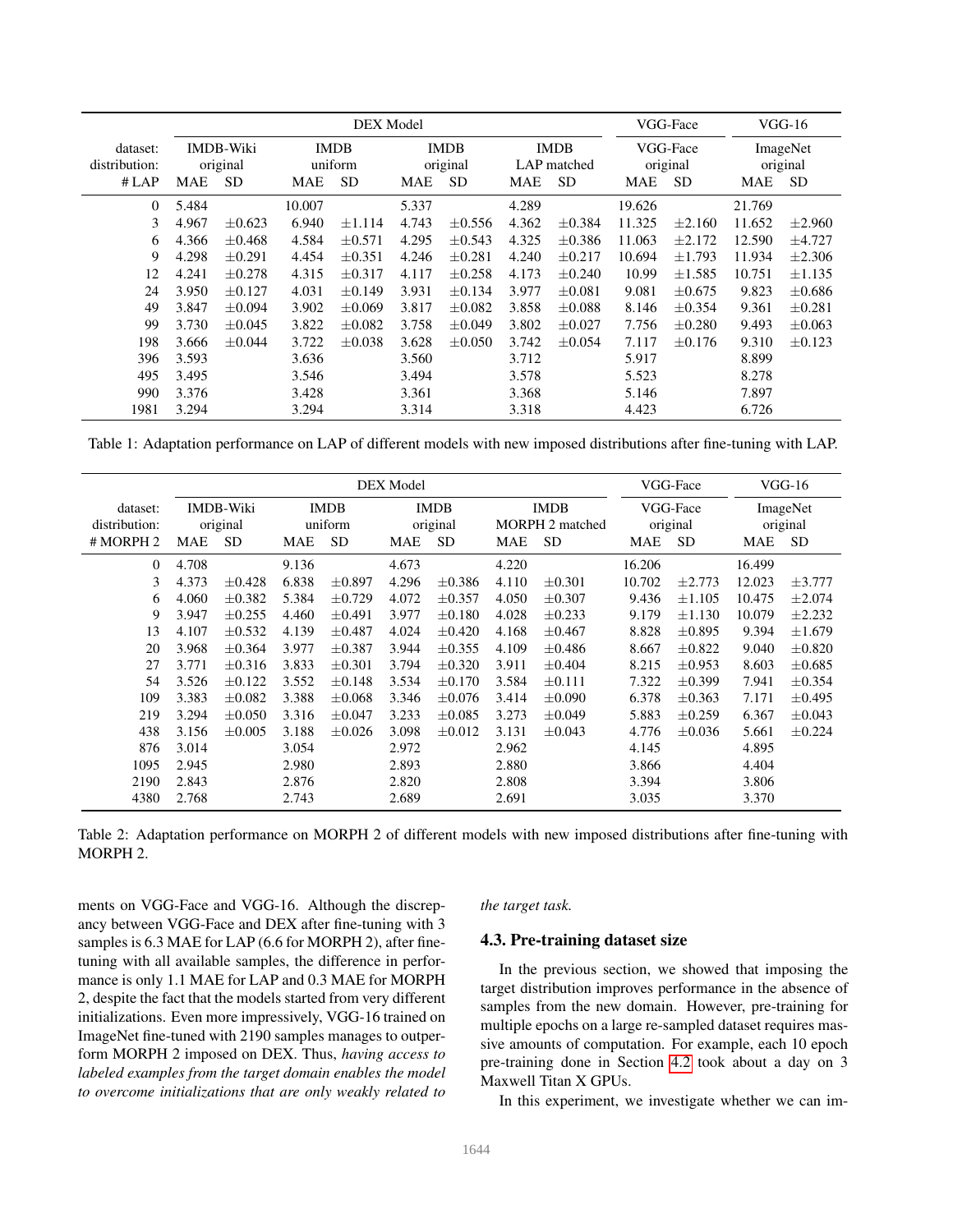<span id="page-6-0"></span>

|          | Number of samples from IMDB used to impose LAP distribution |             |            |             |            |             |            |             |            |             |  |
|----------|-------------------------------------------------------------|-------------|------------|-------------|------------|-------------|------------|-------------|------------|-------------|--|
|          | $\theta$                                                    |             | 100        |             | 1.000      |             | 10,000     |             | 368,553    |             |  |
| # LAP    | <b>MAE</b>                                                  | S.D.        | <b>MAE</b> | S.D.        | <b>MAE</b> | S.D.        | <b>MAE</b> | S.D.        | <b>MAE</b> | S.D.        |  |
| $\theta$ | 5.484                                                       |             | 4.416      |             | 4.280      |             | 4.148      |             | 4.289      |             |  |
| 3        | 4.967                                                       | $\pm 0.623$ | 4.527      | $\pm 0.440$ | 4.339      | $\pm 0.415$ | 4.351      | $\pm 0.331$ | 4.362      | $\pm 0.384$ |  |
| 6        | 4.366                                                       | $\pm 0.468$ | 4.449      | $\pm 0.544$ | 4.330      | $\pm 0.382$ | 4.310      | $\pm 0.481$ | 4.325      | $\pm 0.386$ |  |
| 9        | 4.298                                                       | $\pm 0.291$ | 4.524      | $\pm 0.433$ | 4.304      | $\pm 0.329$ | 4.266      | $\pm 0.376$ | 4.240      | $\pm 0.217$ |  |
| 12       | 4.241                                                       | $\pm 0.278$ | 4.339      | $\pm 0.292$ | 4.250      | $\pm 0.324$ | 4.241      | $\pm 0.244$ | 4.173      | $\pm 0.240$ |  |
| 24       | 3.950                                                       | $\pm 0.127$ | 4.008      | $\pm 0.091$ | 4.007      | $\pm 0.148$ | 4.036      | $\pm 0.098$ | 3.977      | $\pm 0.081$ |  |
| 49       | 3.847                                                       | $\pm 0.094$ | 3.882      | $\pm 0.102$ | 3.892      | $\pm 0.097$ | 3.928      | $\pm 0.038$ | 3.858      | $\pm 0.088$ |  |
| 99       | 3.730                                                       | $\pm 0.045$ | 3.776      | $\pm 0.040$ | 3.785      | $\pm 0.040$ | 3.840      | $\pm 0.048$ | 3.802      | $\pm 0.027$ |  |
| 198      | 3.666                                                       | $\pm 0.044$ | 3.641      | $\pm 0.066$ | 3.645      | $\pm 0.031$ | 3.756      | $\pm 0.069$ | 3.742      | $\pm 0.054$ |  |
| 396      | 3.593                                                       |             | 3.596      |             | 3.620      |             | 3.589      |             | 3.712      |             |  |
| 495      | 3.495                                                       |             | 3.450      |             | 3.594      |             | 3.529      |             | 3.578      |             |  |
| 990      | 3.376                                                       |             | 3.404      |             | 3.419      |             | 3.407      |             | 3.368      |             |  |
| 1981     | 3.294                                                       |             | 3.283      |             | 3.271      |             | 3.331      |             | 3.318      |             |  |

Table 3: Adaptation of models with LAP distribution imposed in pre-training using 0, 100, 1000, 10000 or 368,553 samples after fine-tuning with different number of LAP samples.

<span id="page-6-1"></span>

|           | Number of samples from IMDB used to impose MORPH 2 distribution |             |            |             |       |             |            |             |            |             |  |
|-----------|-----------------------------------------------------------------|-------------|------------|-------------|-------|-------------|------------|-------------|------------|-------------|--|
|           | $\theta$                                                        |             | 100        |             | 1,000 |             | 10,000     |             | 368,553    |             |  |
| # MORPH 2 | <b>MAE</b>                                                      | S.D.        | <b>MAE</b> | S.D.        | MAE   | S.D.        | <b>MAE</b> | S.D.        | <b>MAE</b> | S.D.        |  |
| $\Omega$  | 4.708                                                           |             | 3.994      |             | 3.945 |             | 3.844      |             | 4.220      |             |  |
| 3         | 4.373                                                           | $\pm 0.428$ | 3.998      | $\pm 0.332$ | 3.923 | $\pm 0.256$ | 3.824      | $\pm 0.303$ | 4.110      | $\pm 0.301$ |  |
| 6         | 4.060                                                           | $\pm 0.382$ | 3.879      | $\pm 0.276$ | 3.866 | $\pm 0.301$ | 3.750      | $\pm 0.285$ | 4.050      | $\pm 0.307$ |  |
| 9         | 3.947                                                           | $\pm 0.255$ | 3.912      | $\pm 0.267$ | 3.853 | $\pm 0.241$ | 3.752      | $\pm 0.174$ | 4.028      | $\pm 0.233$ |  |
| 13        | 4.107                                                           | $\pm 0.532$ | 4.103      | $\pm 0.543$ | 4.165 | $\pm 0.652$ | 4.041      | $\pm 0.540$ | 4.168      | $\pm 0.467$ |  |
| 20        | 3.968                                                           | $\pm 0.364$ | 4.013      | $\pm 0.422$ | 4.112 | $\pm 0.483$ | 4.019      | $\pm 0.492$ | 4.109      | $\pm 0.486$ |  |
| 27        | 3.771                                                           | $\pm 0.316$ | 3.839      | $\pm 0.340$ | 3.927 | $\pm 0.378$ | 3.804      | $\pm 0.407$ | 3.911      | $\pm 0.404$ |  |
| 54        | 3.526                                                           | $\pm 0.122$ | 3.547      | $\pm 0.117$ | 3.594 | $\pm 0.100$ | 3.543      | $\pm 0.123$ | 3.584      | $\pm 0.111$ |  |
| 109       | 3.383                                                           | $\pm 0.082$ | 3.427      | $\pm 0.096$ | 3.478 | $\pm 0.117$ | 3.423      | $\pm 0.073$ | 3.414      | $\pm 0.090$ |  |
| 219       | 3.294                                                           | $\pm 0.050$ | 3.322      | $\pm 0.055$ | 3.347 | $\pm 0.041$ | 3.295      | $\pm 0.067$ | 3.273      | $\pm 0.049$ |  |
| 438       | 3.156                                                           | $\pm 0.005$ | 3.167      | $\pm 0.010$ | 3.202 | $\pm 0.020$ | 3.158      | $\pm 0.009$ | 3.131      | $\pm 0.043$ |  |
| 876       | 3.014                                                           |             | 3.025      |             | 3.044 |             | 3.035      |             | 2.962      |             |  |
| 1095      | 2.945                                                           |             | 2.966      |             | 2.965 |             | 2.964      |             | 2.880      |             |  |
| 2190      | 2.843                                                           |             | 2.867      |             | 2.837 |             | 2.854      |             | 2.808      |             |  |
| 4380      | 2.768                                                           |             | 2.756      |             | 2.744 |             | 2.727      |             | 2.691      |             |  |

Table 4: Adaptation of models with MORPH 2 distribution imposed in pre-training using 0, 100, 1000, 10000 or 368,553 samples after fine-tuning with different number of MORPH 2 samples.

pose the target distribution using less computation and using less memory to store the entire source dataset. To do this, we impose the target distribution using only 100, 1000 and 10000 samples from the IMDB dataset. Such pre-trainings took less than a minute, 5 minute and 45 minutes on the same 3 GPU system respectively.

Again, after imposing these distributions, we fine-tune the obtained models to see the relative improvement of imposing a distribution versus fine-tuning.

Results The results are shown in Tables [3](#page-6-0) and [4,](#page-6-1) as well as visualized in Fig [7](#page-7-1) and [8.](#page-7-2) Here we see that imposing the distribution with just 100 samples already give more than one year improvement in MAE, in LAP and 0.7 MAE in MORPH 2. Increasing our training set tenfold only gives an additional gain of 0.13 and and 0.05 MAE respectively.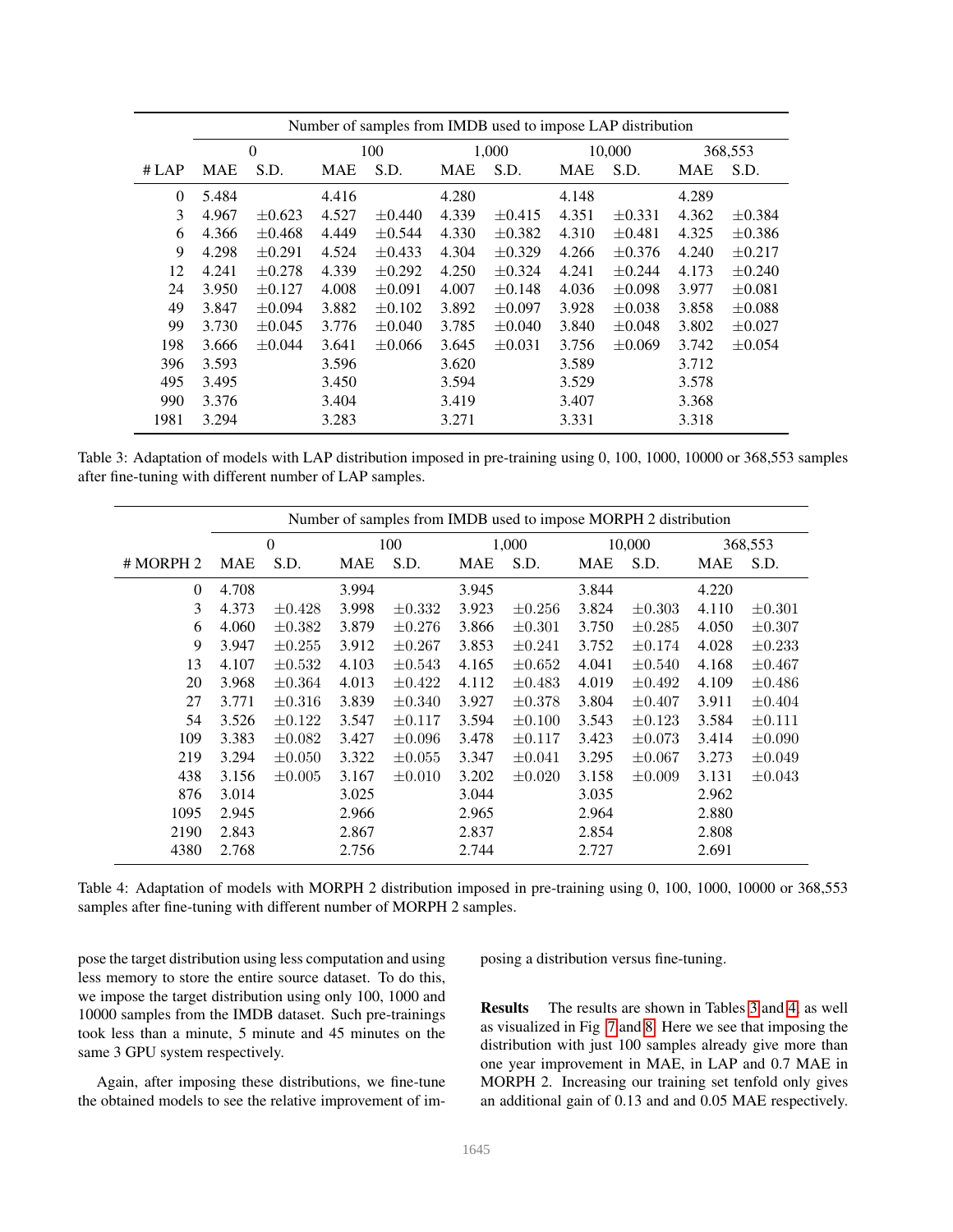<span id="page-7-1"></span>

Figure 7: Adaptation performances on LAP test data of LAP matched pre-trainings with different sizes.

<span id="page-7-2"></span>

Figure 8: Adaptation performances on MORPH 2 test data of MORPH 2 matched pre-trainings of different sizes.

Thus, most of the benefit of imposing the label distribution can already be obtained by using only a 100 samples to train the network.

Imposing MORPH 2 onto DEX using only 100 samples outperforms DEX fine-tuned with less than 9 samples. Using 1000 samples to impose the LAP distribution outperforms DEX fine-tuned with 9 samples. Thus, if we have no access to the samples from the target domain, and would like to impose a label distribution, we can obtain satisfactory results using only 100 or 1000 samples, cutting computational time by a factor of around 370 in our case.

Note about Fig. [8,](#page-7-2) on MORPH 2 - the 'bump' in error around 20 samples comes from the fact that our learning policy was selected for training with smaller datasets and kept fixed for all fine-tuning sizes. Despite the increase in error around 20 samples, with more training, the models adapt to larger fine-tuning sizes. This 'bump' is less noticeable in the case of LAP dataset as shown in Fig. [7.](#page-7-1)

In both the LAP and MORPH 2 experiments, imposing the target distribution using 10000 samples has lower MAE than using the entire dataset. This could be due to the inherited settings from DEX, a model optimized for the LAP dataset with a number of train samples in a comparable range.

*A target age label distribution can be imposed onto a pre-trained model by fine-tuning with only 100 or 1000 samples from the pre-train dataset.*

## <span id="page-7-0"></span>5. Conclusion

In our experiments, we found that having even a little bit of information from the target domain helps to adapt a pre-trained model to a new task.

When we have access to samples directly from the target domain, training even with a small number of these decreases the the MAE significantly on average. Already finetuning the DEX model with six samples decreases the MAE by more than one year in the LAP dataset and by 0.7 in the MAE. This is a significant part of the total 2.2 and 1.9 year MAE improvements that are possible when we finetune with the entire dataset. Having access to samples from the target domain also lets us use models trained on nonface tasks, such as VGG-16 trained on ImageNet, and adapt them. Fine-tuning allowed this model to go from 12 MAE to 3.4 MAE - within 0.7 MAE of the best-performing finetuned model on MORPH 2.

However, even if we do not have any samples from the target dataset available, but know its label distribution, we can also adapt a pre-trained model by imposing the label distribution of the target task. When less than 12 (LAP, or 13, MORPH 2) samples are available for fine-tuning, imposing the distribution has better performance than finetuning the DEX model.

In an even more constrained scenario, we show that even when we are limited in how much pre-training we can do, we can still have gains in imposing the target distribution using only 100 samples. This amount of pre-training is equivalent to fine-tuning with six to nine samples, in both datasets.

In summary, we have characterized how quickly a pretrained model can be adapted to a new task, both when data from this new task is available, and when only the label distribution of this task is known. When there are less than around ten samples available from the target domain, imposing a distribution is helpful to the model performance. However, having access to labeled data is the best signal for learning.

# Acknowledgments

This work was supported by the ETH Zurich General Fund (OK), the Fashwell project, and an NVIDIA GPU grant.